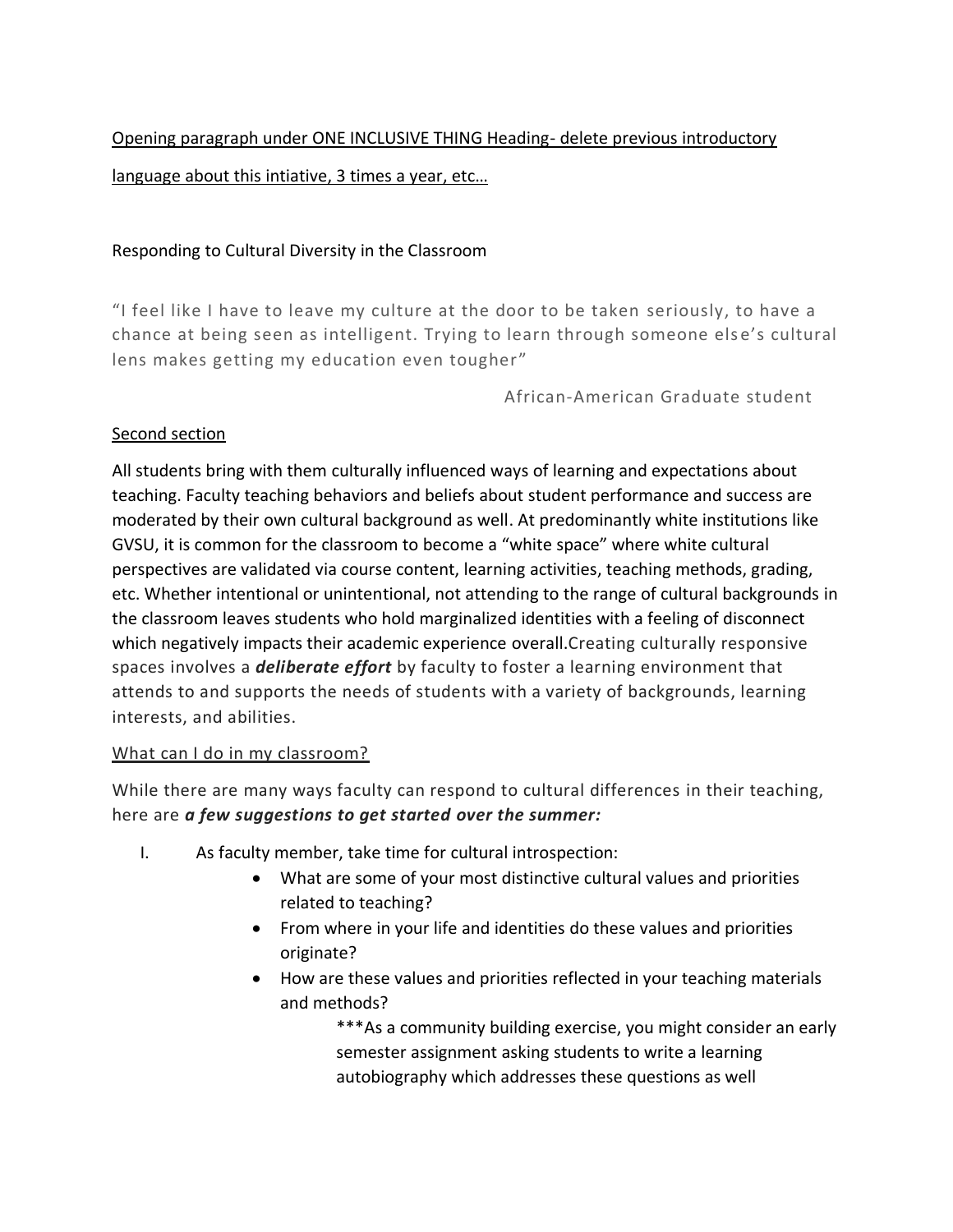- How might a student with a dissimilar cultural background experience your course and what does this mean for student learning?
- Deepen your cultural self-awareness through initiatives on campus or in the community which can help you become more culturally adaptive in the classroom
- Keep in mind that humility is key to developing greater cultural agility- it is okay to admit that we do not know something!
- II. Diversify course textbooks and reading materials.
	- For every topic covered in your course, try to incorporate references, resources and examples from a range of diverse authors, especially those who have been historically underrepresented in higher education.
	- In some academic disciplines, research or textbooks written by diverse faculty might be less available. Take a moment to raise student's awareness of academic injustice and how it limits the kinds of learning materials available to them.

\*\*\*Share ownership of knowledge by asking students to locate supplemental readings written by diverse authors which are of interest to them and share with class

- III. Infuse diverse perspectives into your class by inviting guest speakers who are experts in your field involved in justice based work. \*\*\*Incorporate culturally diverse co-curricular events, field trips and volunteer hours which help students connect what they are learning in class to real-life and authentic problem solving experiences.
- IV. Diversify how material is disseminated in class. \*\*\* Incorporate questions, case studies and authentic problems which illuminate greater social/cultural issues. Include images that include diverse places, spaces, authors, etc.
- V. Revise the syllabus to reflect culturally responsive practices, methods, materials, and assessments.

\*\*\*Empower students to be co-creators of the syllabus by having them set individual learning goals and determine learning assessments that are meaningful and relevant to them the first week of class.

## Learn More

Not sure how this relates to your course? Schedule a confidential consultation with the Pew FTLC [munkd@gvsu.edu](mailto:munkd@gvsu.edu) or [ftlc@gvsu.edu](mailto:ftlc@gvsu.edu)